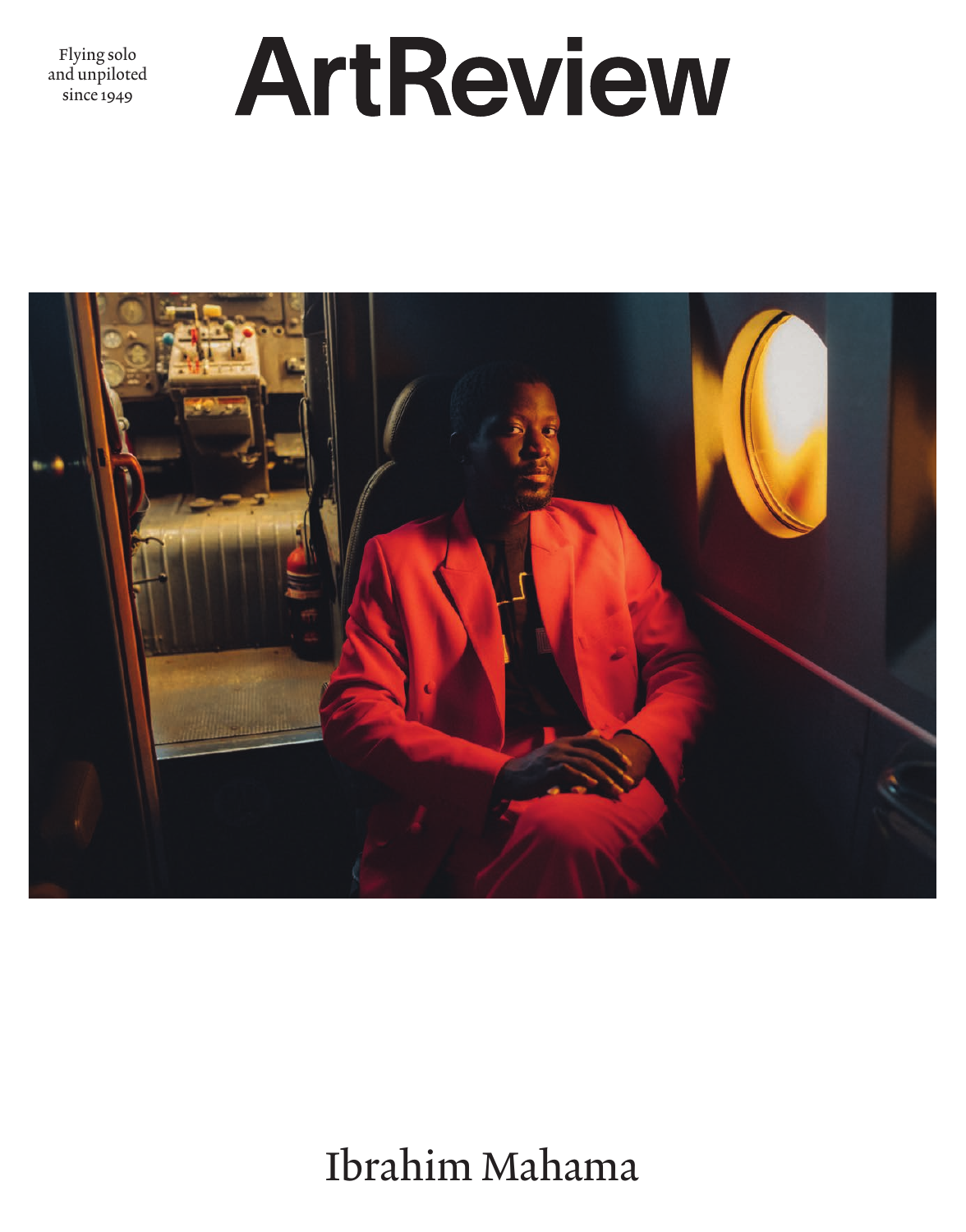## Stano Filko *A Retrospective Halle für Kunst Steiermark, Graz 18 March – 5 June*

Such is the scale and profundity of Stano Filko's oeuvre that 'a retrospective' can only mean presenting a section or cross-section of his art. The Slovakian conceptualist, who died in 2015 in his late seventies, was less interested in what art history made of his work than what *he* made of it; as a self-mythologiser, he's less reminiscent of other artists than he is of maverick reggae producer Lee 'Scratch' Perry. Filko organised his art according to the holistic 'System sr' (System Stano Filko), which, in turn, was subject to strict colour, chakra, scientific and art-historical, temporal and multidimensional models. From the 1990s onwards, in his studio in the north of Bratislava, he continuously revised his art on the basis of these criteria; but it was not always properly stored and archived. The possibility of viewing the works on the scale of this present show, then, is tantamount to an event, and curator Sandro Droschl uses both levels of the institution for *A Retrospective*, and even the roof of the exhibition building and the adjacent park, for a discovery-rich overview.

Three substantial electric ventilators in white, red and blue, *Wind* (1967/c.1995), positioned in the entrance area leading towards the main room, literally indicate what the show delivers: a new and accelerated air supply for Filko's complex, persistently fresh-looking

work. The 20-metre-long, horizontally oriented silver tube *Clinical Death Tunnel* (2010) simultaneously measures, blocks and divides the main room, which is filled to the ceiling with a variety of artworks (pendulums, ladders, cartwheels, balloons, rockets, paintings, etc). The installation of altars from the series *The Altar of Contemporaneity* (1964) shown in the apse of the house, combines erotic and Catholic motifs in a manner that was doubly polarising at the time and in the socialist location of their creation, as they strengthened suspicions of Westernised deviance. Among further highlights, meanwhile, and serving as sensual and transcendent gateways into Filko's intermedial universe,



*A Retrospective*, 2022 (installation view). Photo: kunst-dokumentation.com. Courtesy Halle für Kunst Steiermark, Graz